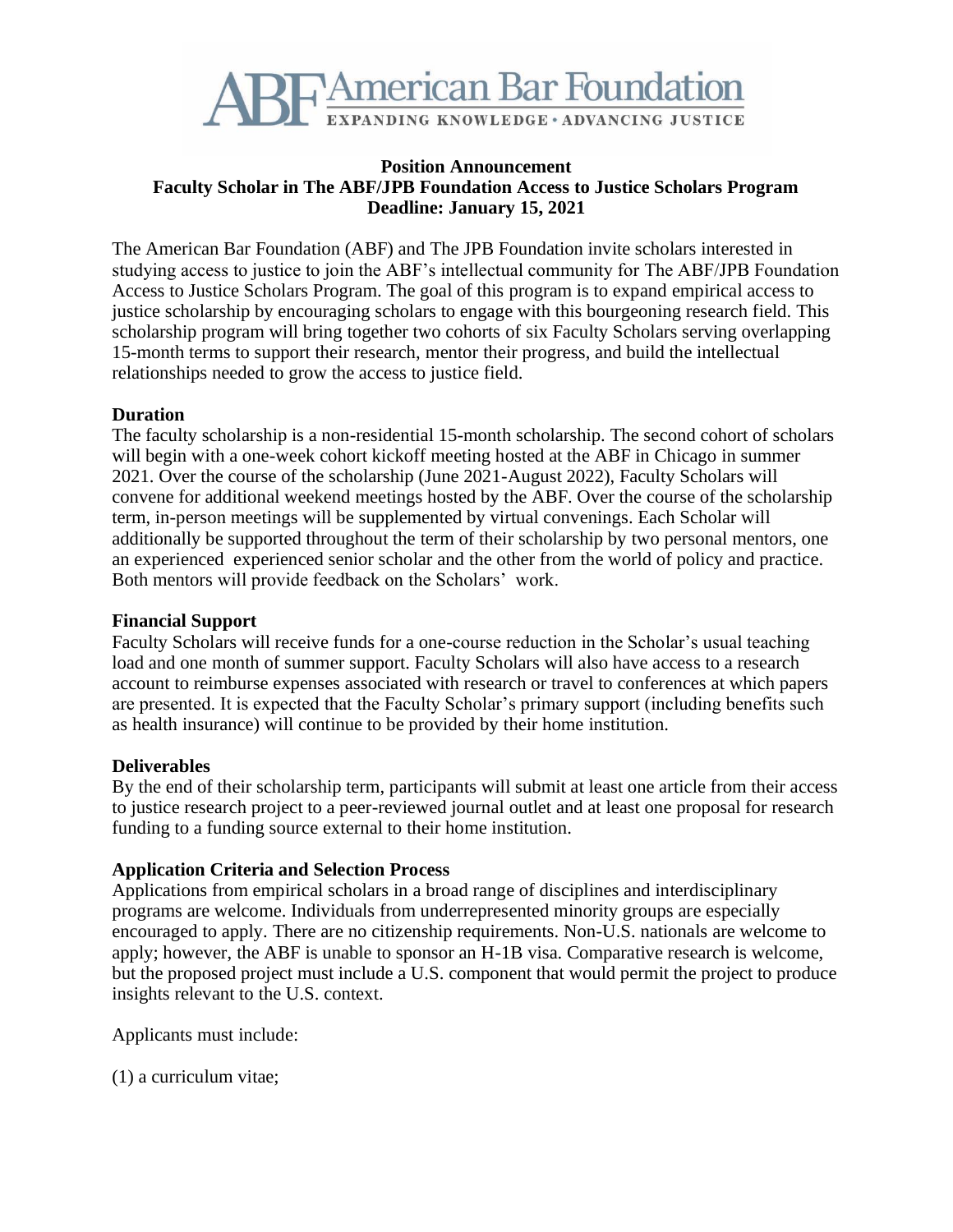(2) a research proposal of no more than 5 pages that describes the substance and methods of the proposed research and discusses how the project will contribute (a) new scholarly understanding of access to civil justice and (b) insights for application to access to civil justice practice and its role in combating poverty;

(3) a letter of support from another scholar, who will provide an evaluation and endorsement of the proposed project and the benefits that the prospective Scholar and the broader community would receive from the scholarship;

(4) a letter of support from the prospective Scholar's Dean or department head, indicating that their institution supports the application and would welcome the scholarship;

(5) clear evidence that the project proposed is far enough along that completion of the article for peer review and the grant proposal is feasible during the term of the scholarship. If the proposed project requires a partner (e.g., a court or legal aid program must permit access to records or observations), applicants should include letters of agreement showing that the partner has already agreed to give the scholar access to the specific data and/or cooporation necessary to pursue the project; and,

(6) a Contributions to Diversity Statement, 2-3 pages in length, highlighting demonstrated and planned efforts to promote diversity and equity through their research or other work, including detailed examples and descriptions that demonstrate both understanding and actions in the following three areas: (a) Awareness of and ability to articulate understanding regarding diversity broadly conceived, and historical, social, and economic factors that influence the underrepresentation of particular groups in academia. Life experience may be an important aspect of this understanding, (b) A track record, calibrated to career stage, of engagement and activity related to diversity, equity, and inclusion. Specific details about these activities should be provided, including goals, strategies, outcomes, and your role in the cited activities. Strong evidence typically consists of multiple examples of action from undergraduate through current career stage, (c) Specific, concrete goals, plans, and priorities for engagement on diversity, equity, and inclusion as your career goes forward.

Please submit all materials through this URL: http://apply.interfolio.com/78699

Applications will be accepted until January 15, 2021. The ABF/JPB Foundation Access to Justice Scholars Program Advisory Committee will review applications. Scholars will be selected on the basis of their proposed research projects. Projects must show clear promise along both of two dimensions: the production of social scientific discoveries relevant to understanding access to justice and the production of knowledge that can inform real world access to justice policy and practice, particularly as they relate to anti-poverty efforts. Scholarship appointments will be announced in early March 2021.

Information on this program may also be found by visiting the ABF website at [http://www.americanbarfoundation.org/research/Fellowshipopportunities/ABF\\_JPB\\_Foundation](http://www.americanbarfoundation.org/research/Fellowshipopportunities/ABF_JPB_Foundation_Access_to_Justice_Scholars_Program0.html) [\\_Access\\_to\\_Justice\\_Scholars\\_Program0.html](http://www.americanbarfoundation.org/research/Fellowshipopportunities/ABF_JPB_Foundation_Access_to_Justice_Scholars_Program0.html) If you have questions about the application process or the position, please direct inquiries to [fellowships@abfn.org](mailto:fellowships@abfn.org) with the subject line "ABF/JPB Foundation Access to Justice Scholars Program."